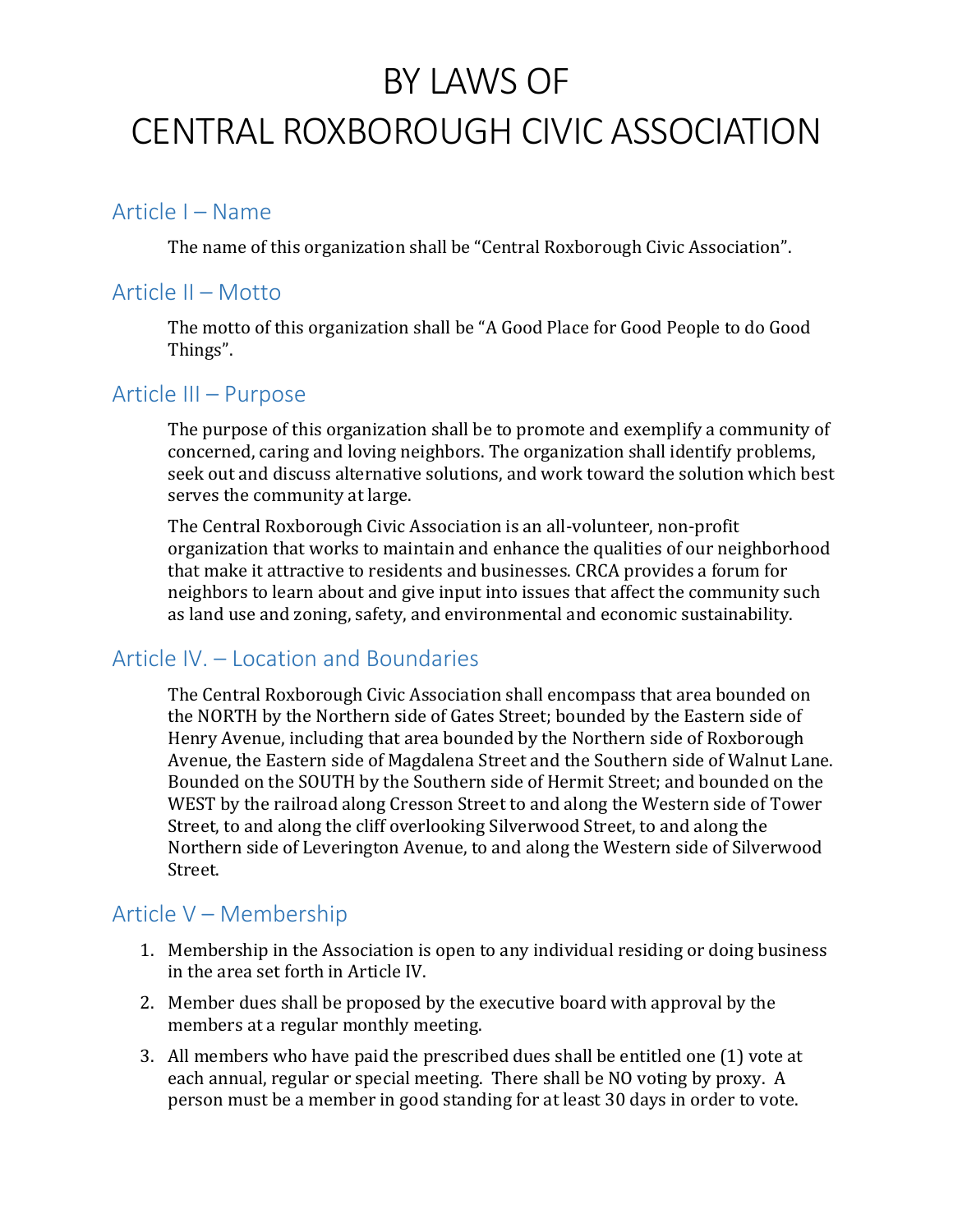## Article VI – Officers

- 1. The Association, at its annual meeting in January, shall elect the following Officers for its Executive Board:
	- a. President
	- b. Vice President
	- c. Corresponding Secretary
	- d. Recording Secretary
	- e. Treasurer
	- f. Board Chair
- 2. The term of office for each officer shall be one (1) year, commencing with installation at the annual meeting in January. Each officer shall continue to serve until a successor has been duly installed.
- 3. No officer shall serve more than two (2) consecutive years in the same office, except by special nomination by a unanimous vote of the Executive Board. However, no officer shall serve more than four (4) consecutive years in the same office. No officer may receive any compensation for his or her services.
- 4. Duties of the President:
	- a. Shall be official spokesperson for the Association
	- b. Shall preside at all meetings of the Association
	- c. Shall manage the business of the Association, subject to approval of the Executive Board
	- d. Shall ensure that all orders and resolutions of the Association are carried out
	- e. Shall have the general supervision and direction over all other officers, district, zones, street and communication representatives and committee chairpersons and see that their duties are properly performed.
	- f. Shall report to the Association on all matters within his/her knowledge that may affect the Association
	- g. Shall be ex-officio member of all standing committees
	- h. Shall appoint all committee chairpersons, subject to the approval the Executive Board
	- i. Shall sign for all disbursements of funds that exceed \$500 with another officer. Expenditures exceeding \$100 require approval of the Executive Board.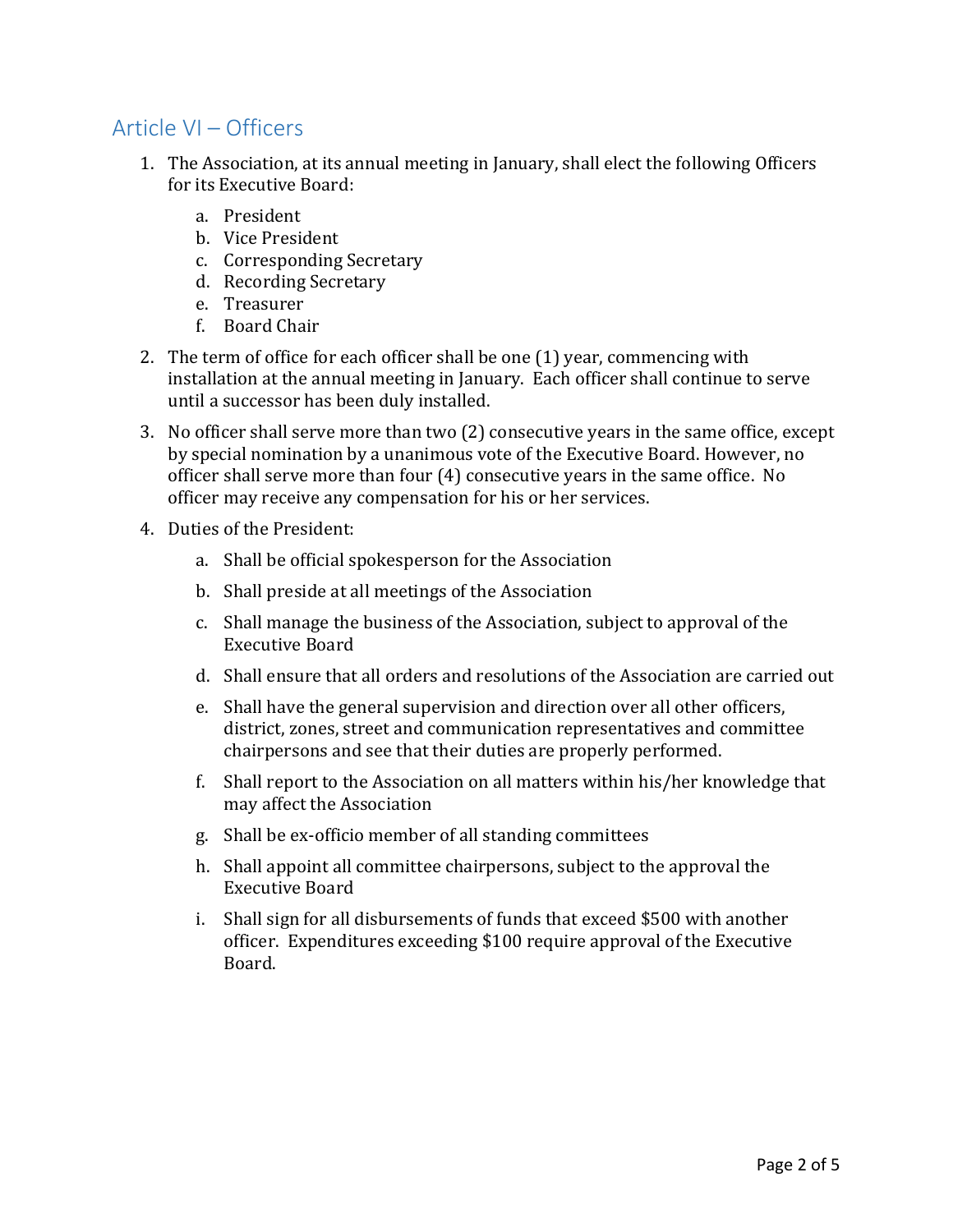- 5. Duties of the Vice President:
	- a. Shall be vested with all the powers and shall perform all the duties of the President during his/her absence and shall have such other duties as may from time to time be determined by the President
	- b. Shall coordinate and oversee all operations of the fourteen districts and the district representatives, and provide reports of district activities to the Executive Board, as they occur
- 6. Duties of Corresponding Secretary:
	- a. Shall give all notices of all meetings and other matters as required and perform such duties as may be prescribed by the President
	- b. Shall notify local media of meetings and other items of community interest
	- c. Shall be a member of the Communications and By-Laws Committees
	- d. Shall oversee the production of the newsletter
- 7. Duties of Recording Secretary
	- a. Shall attend all general and executive meetings of the Association and act as clerk thereof, recording all votes and minutes of the proceedings in one or more "books" or data files to be kept for that purpose
	- b. Shall be custodian of all books and records of the Association except the books of account and other current financial books
- 8. Duties of Treasurer
	- a. Shall maintain an itemized record of monies received and expended and shall report same to the association at the February general membership meeting and at any time upon request of the Association.
	- b. Shall sign for all disbursements of funds. Along with an authorized Officer, shall sign for disbursements of funds that exceed \$500.00.
	- c. Shall collect all dues and deposit same in an account with a reputable banking institution or credit union.
- 9. Duties of Board Chair
	- a. Shall attend all Executive Board meetings and general meetings of the Association
	- b. Shall advise President in all matters as requested
	- c. Shall be an ex-officio member of all standing committees of the Association and shall attend meetings and advise President of activities as needed.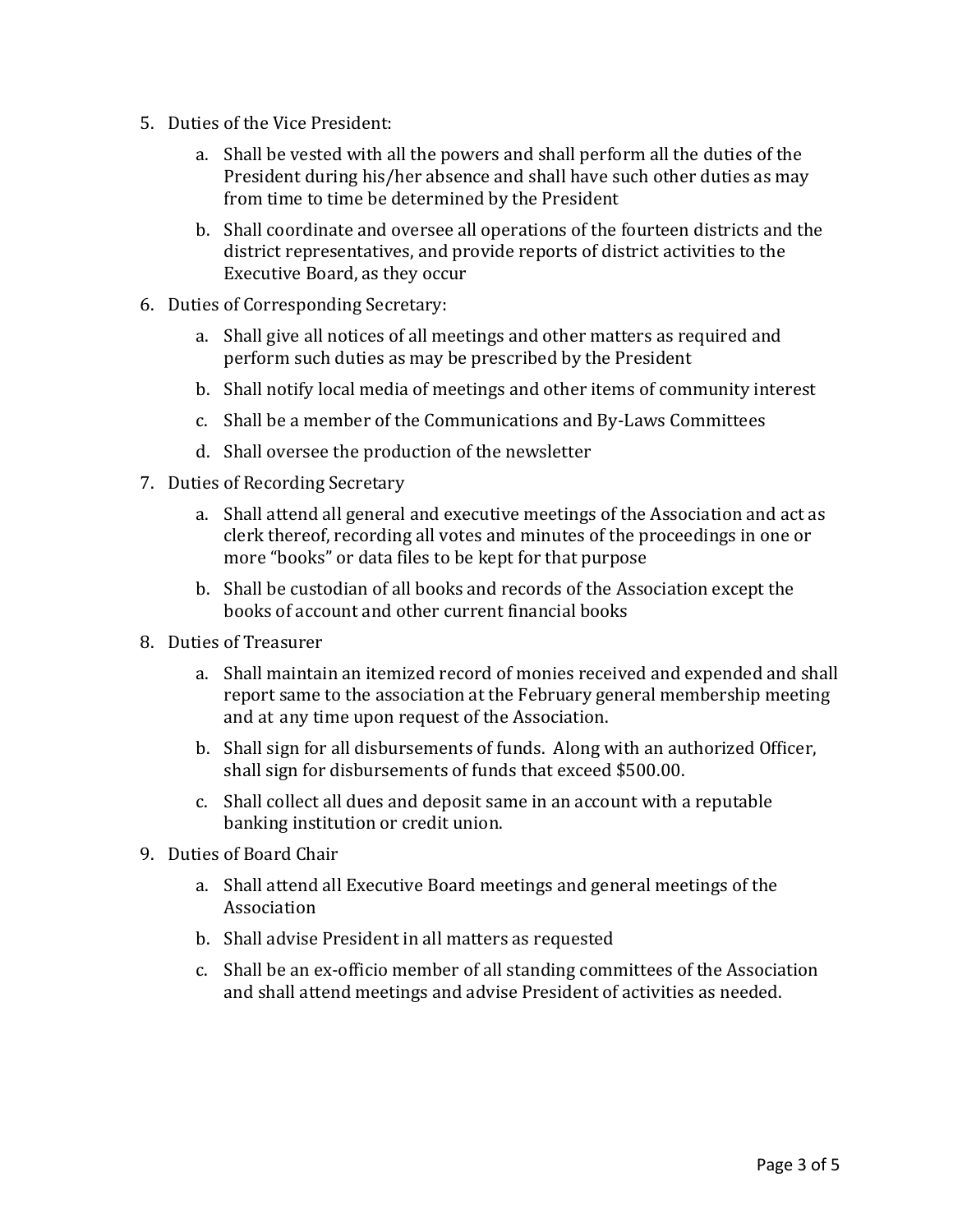## Article VII – Meetings

- 1. Regular meeting of the Association shall be held on the first Thursday of every month.
- 2. The annual meeting of the Association shall be held on the first Thursday of January of each year, when the Association shall elect officers and receive a year in review report from the President. The annual Treasurers report will be presented at the February general membership meeting.
- 3. Special meetings may be called at any time with at least three (3) business days notice given by the President.
- 4. The majority of the existing Executive Board shall constitute a quorum at any executive meeting. All of those members present at any regular, annual or special meeting shall constitute a quorum.

### Article VIII – Committees

1. Executive Board

The Executive Board shall consist of the officers and district representatives. Individuals on the Executive Board must be members in good standing. A district representative unable to fulfill their obligations may be removed by a 75% vote of the Executive Board. The Executive Board shall function for the Association between meetings of the Association. Every action of the Executive Board shall be reported to the Association at its next meeting. The Executive Board shall meet at least once a month or as deemed otherwise necessary by the President.

2. Nominating Committee

The Nominating Committee shall consist of three (3) members, at least one of whom is not an officer. It shall place in nomination at least one candidate for each office. Nominations shall regularly be made at least one month in advance of the annual meeting and circulated to all members. In the case of vacancies during the year, the Executive Board shall nominate a replacement in time for the nomination and election to be included at the next general meeting. In addition to nominations, by the Nominating Committee, any member shall have the right to nominate one or more additional candidates from the floor at the time of the meeting at which voting will occur.

3. Standing Committees

The standing committees are composed of a chairperson who shall be appointed by the President, upon approval of the Executive Board. No committee member shall serve as chairperson for more than two (2) consecutive years without approval of the Executive Board. No committee member shall receive any compensation for his/her services. All committees shall be under the direction of the Executive Board. All committee chairpersons shall keep written records of their actions and submit an annual report to the President in November. Committees are created on an asneed basis as determined by the Board. Examples of recommended Standing Committees include: